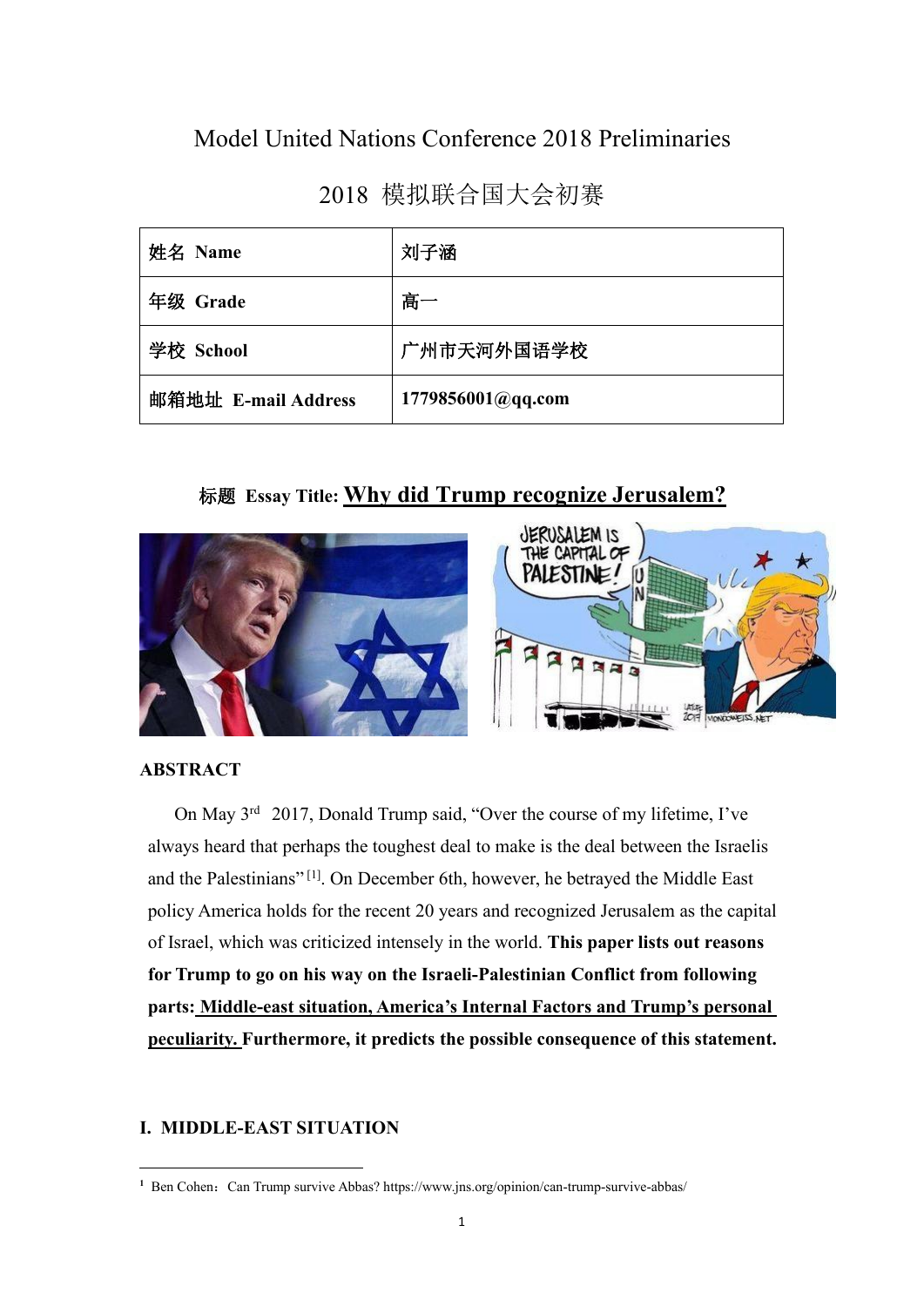**The marginalization of the Israeli-Palestinian Conflict is a significant reason** why America made this statement. Since 2003, the fact that the Iraq War, the Iranian nuclear issue, the Arab spring, the Syria's civil war and so on took place in a row, made terrorism the overwhelming issue to the Middle East. Therefore, the long-standing Israel Palestinian Conflict is no longer the core of the Middle East, and even has been forgotten. **Trump's statement has stirred up anger of the Muslims around the world, and has successfully refocused global attention on the Israel Palestinian Conflict.**

**The current situation in the Middle East also provides a favorable opportunity** for this policy adjustment. **On the one hand, some Arab countries consider Iran and the Islamic militant group as current enemies, rather than Israel**. Trump thinks this will help persuade Arab countries like Saudi Arabia to take part in the Middle East peace process and to help reach the Israeli-Palestinian peace agreement. **Sectarian strife, on the other hand, has made many Sunni Arabs in Palestine strengthen ties with Israel to counter Iran**, which made it a time for action and breakthrough.

## **II.AMERICA'S INTERAL FACTORS**

The Jerusalem statement is an implication of U.S. long-term diplomatic plan. It is clear that the United States will not change its sides with Israel.

**First of all, Jews influence America's society greatly. There is a saying, "the** United States controls the world and the Jews control the United States". There are about twelve million Jews around the world, of whom there are six million in Israel, and most of the rest are in the USA. Though Jews make up only 2 percent of American population, **its elites control the mainstream**. From the congress to the Silicon Valley, from Wall Street to Hollywood, are essentially controlled by the Jews. **Especially in the politics, Jews are willing to participate as wellas to be in charge.** There are 23 Jewish members and 11 Jewish senators out of 108 seats in the congress. They formed strong communities as well. For example, among 305 lobbies America has, 285 of them are Jewish<sup>[[2\]](#page-1-0)</sup> .

<span id="page-1-0"></span>**<sup>2</sup>** 马晓霖:阿以争端 http://wemedia.ifeng.com/46250193/wemedia.shtml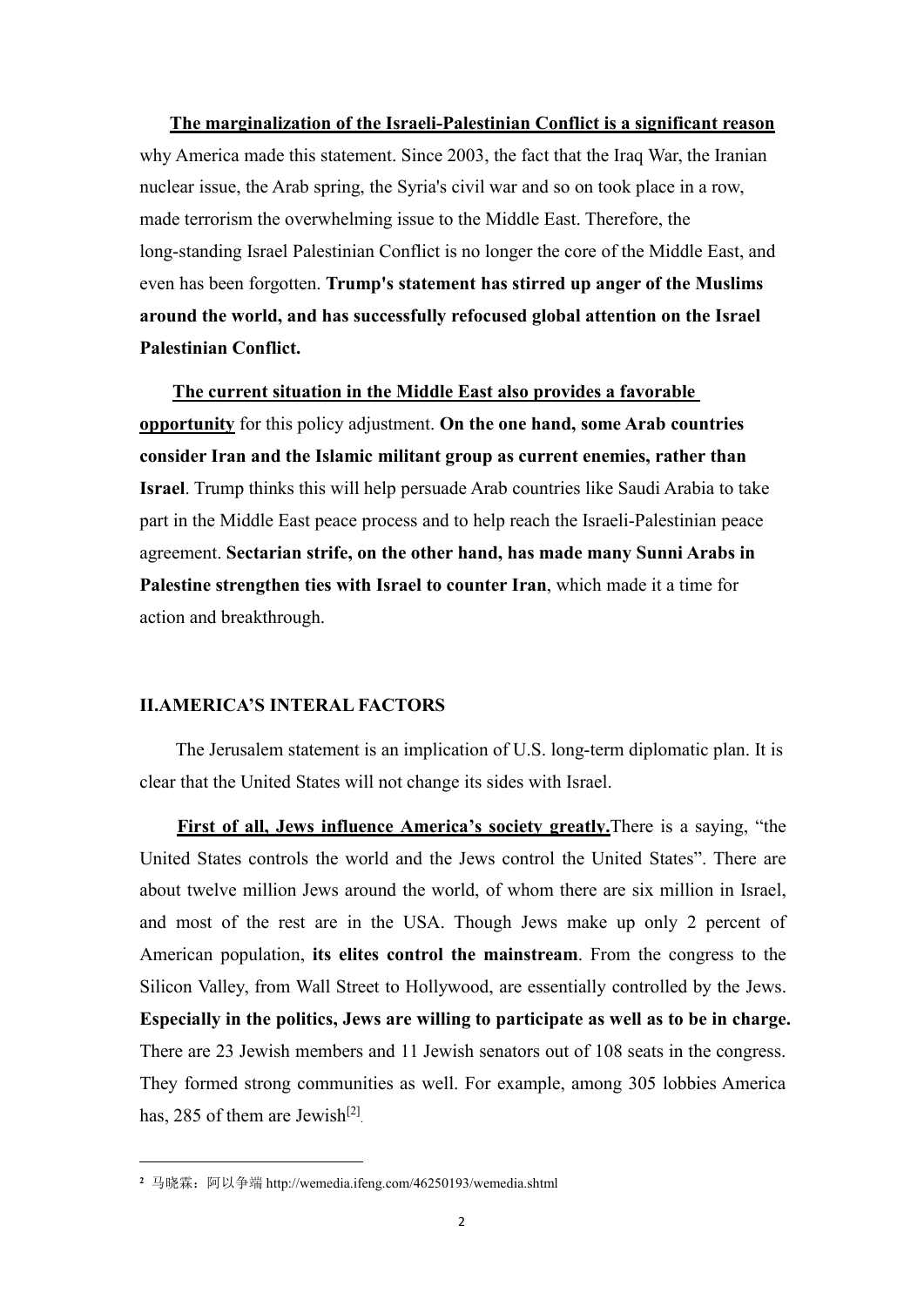**Second, Israel is America's most important ally in the Middle East.** America puts anti-terrorism and the fight against Islamic State as priority, while Israel considers the nuclear-armed Iran as the biggest security threat. **As a result, both of them have the common strategic interests. Israel's battlefield has long been America's most advanced military experimental field. Israel is also the only democrat country in the Middle East.** In terms of values, the maintenance of Israel is the preservation of American values. Jerusalem statement is an important move to repair the crack of bilateral relations caused by the Obama government, and to maintain a strong America-Israel relationship as well as America's influential power in the Middle East.

# **III.TRUMP'S PERSONAL PECULIARITY**

The important promises Trump made during the general election, such as to exit the Trans-pacific Partnership Agreement and the Paris Agreement on climate change have been fulfilled. To remove the American embassy is another important commitment he has made. In 1995, Congress adopted the Jerusalem Embassy Act. Yet, for over 20 years, every previous president has exercised the law's waiver, and failed to deliver. However, "Today, I am delivering." [\[3\]](#page-2-0) **Thus, it can be seen that he wants to show he is a faithful president**, who aims to gain more support for his political work and re-election after.

Though this statement completely denies the policies ofhis predecessor, **Trump's decision has deep considerations for the nextstep.** Recognizing Jerusalem as the capital of Israel is equal to giving permission to Israel to occupy East Jerusalem, which meanwhile forcing Palestinian to consider the proposed agreement seriously to make concessions. **The ultimate purpose of this statement is to formally propose an American version of the Israeli-Palestinian agreement in the first half of 2018.** Led by Trump's son-in-law Kushner and his team, they have detailed the Israeli-Palestinian peace agreement for nearly a year. **The goal is to put forward the framework, and let the two nations negotiate under the coordination of the United States.**

<span id="page-2-0"></span>**<sup>3</sup>** Transcript of Donald Trump's speech on Jerusalem: https://www.caasimada.net/full-text-donald-trumps-speech-jerusalem/ (search time: 2018/1/30)